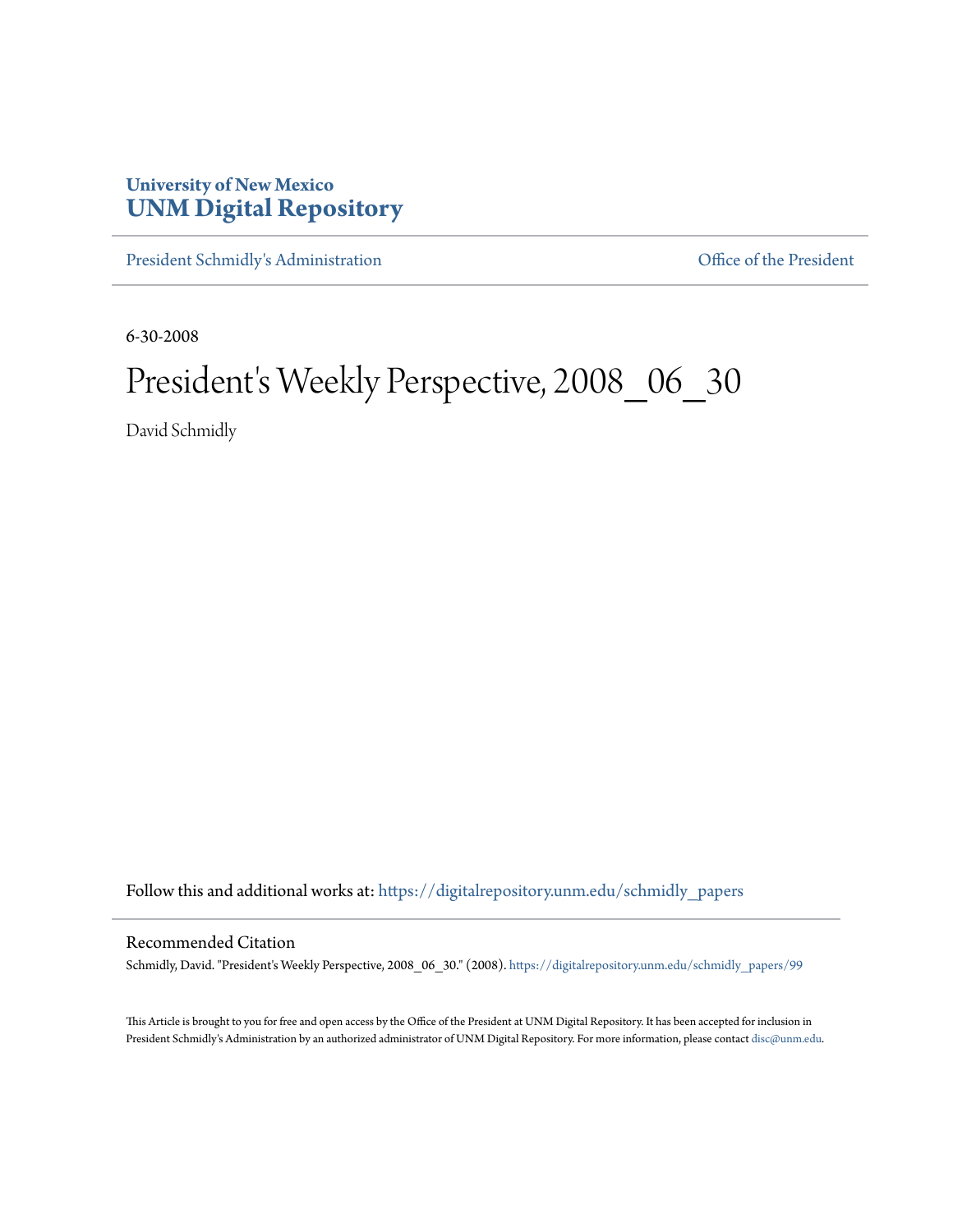Monday Morning Message - June 30, 2008

## Good Morning.

I'd like to use this week's message to discuss an article that appeared last week in The Albuquerque Journal about an employee's allegations that cronyism was involved in decisions to hire, promote and compensate UNM administrative staff.

When we received the complaint, we quickly decided that a thorough review of the facts was called for, if only to ensure the integrity of the University's employment systems and avoid even the appearance of impropriety. Normally, this review would have been conducted by Internal Audit or Human Resources, but because both of those offices were mentioned in the complaint, I asked our lead labor lawyer to conduct a top-to-bottom review of each of the 101 separate job decisions for 21 employees cited. These job actions included individual hiring decisions, promotions, pay raises and so on.

Our review has confirmed the integrity of the Human Resources and personnel process. Counsel could find no evidence of a pattern of policy violation, misconduct nor misappropriation of funds. The Office of Equal Opportunity had approved each of the hiring or promotion decisions within its jurisdiction. In fact, the most serious lapse our Counsel could confirm consisted of five instances where the lack of written documentation to support the respective job action warranted further attention – and even in those cases, the underlying action was found to be amply justified by the facts, even though paperwork was missing from the files.

With respect to the compensation and pay raises for the 21 employees cited, in those instances where comparable market data exists, the UNM employees are actually paid at or below the market rate.

The particular employees mentioned in this complaint represent some of our most dedicated and conscientious workers, and I want to say publicly that we are lucky to have them. Like all 22,000 of our employees, they are an ethnically diverse group whose hiring, promotion and compensation reflects their individual commitment to the mission of this University.

Here at UNM, we have set some ambitious goals for ourselves – student success, academic excellence, improving graduation and retention rates and putting our financial house back in order. To accomplish these objectives, we need to get the right people on board, compensate them accordingly – and hold them accountable for their success.

I believe we have assembled exactly the people we need at the helm if we are to transform this University into the top tier of American Universities, and I hope all of us can move forward to do so.

Our review did, however, uncover a need for certain remedial measures to correct misfiling of employment and compensation decisions, as well as an examination of the need for greater flexibility in the rules pertaining to the hiring of executive staff. I have the utmost confidence in our Human Resources department, and I've asked the Vice President of Human Resources to impress upon the entire University community and all our Departments the obligation to comply with University rules and regulations pertaining to the justification for job actions of this type, not just to the letter but in the spirit as well. While Departments must have latitude to build their own teams, we are a public University, owned by the taxpayers, and must all be vigilant that applicable laws, rules, regulations and policies are complied with.